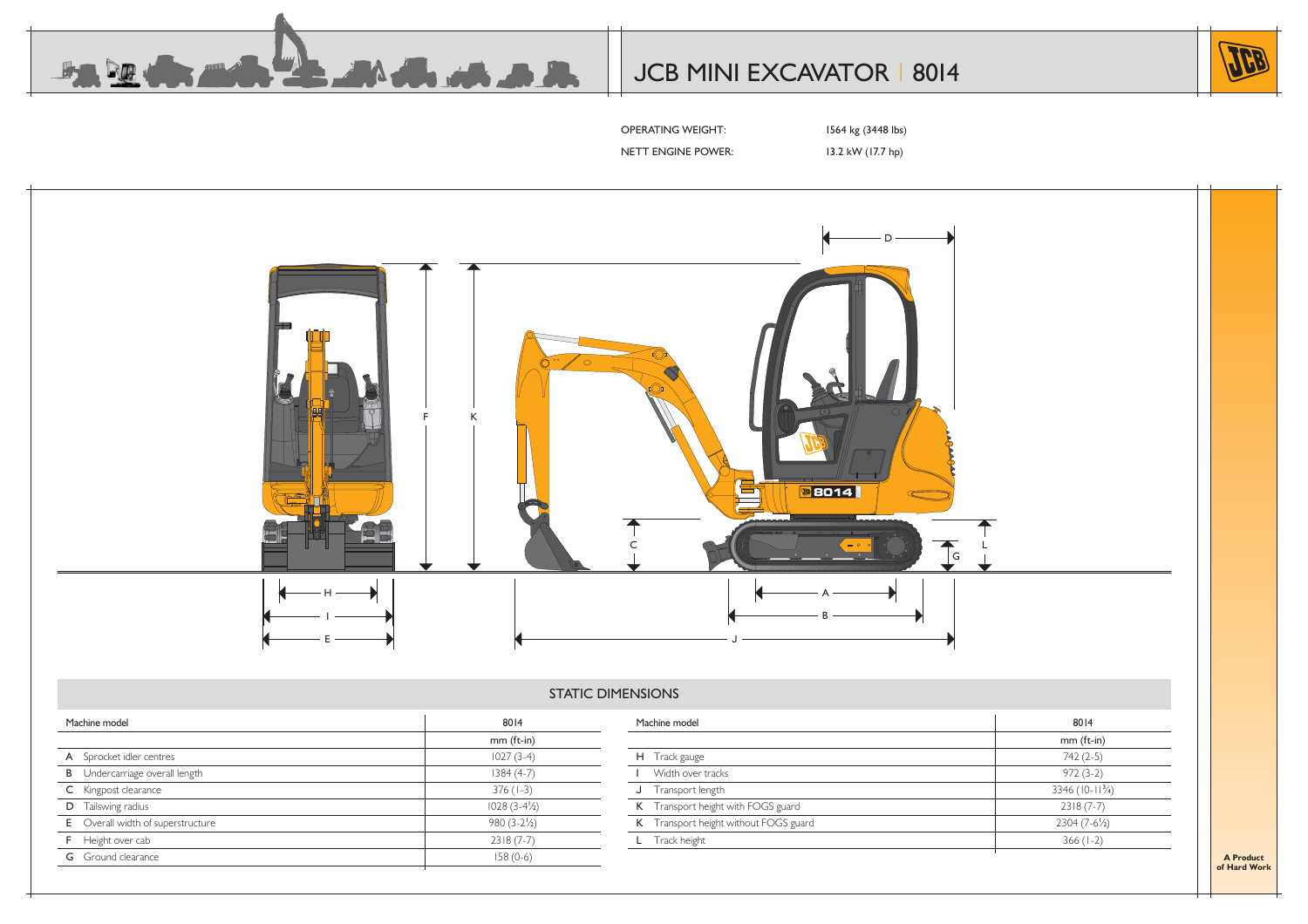

Internal

#### ENGINE

 $\mathbb{P}$ 

 $\mathbf{L} \mathbf{M}$  dia at  $\mathbf{A} \mathbf{M}$ 

| Machine Model          |                        | 8014          |
|------------------------|------------------------|---------------|
| Model                  |                        | $403C - 11$   |
| Fuel                   |                        | <b>Diesel</b> |
| Cooling                |                        | Water cooled  |
| Gross power ISO 14396  | kW (hp) @ 2200 rpm     | 13.7(18.4)    |
| Nett power             | kW (hp) @ 2200 rpm     | 13.2(17.7)    |
| Gross torque ISO 14396 | Nm (lbf ft) @ 2000 rpm | 60.8(44.84)   |
| Nett torque            | Nm (lbf ft) @ 2000 rpm | 57.3 (42.26)  |
| Displacement           | CC                     | 3             |
| Gradeability           | degrees                | 35            |
| Starter motor          | kW (hp)                | 1.1(1.48)     |
| Battery                | volt / Ampere/hour     | I2v / 60Ah    |
| Alternator             | amps                   | 40            |
|                        |                        |               |

| <b>UNDERCARRIAGE</b>    |                |             |  |  |  |  |  |  |  |
|-------------------------|----------------|-------------|--|--|--|--|--|--|--|
| Machine model           |                | 8014        |  |  |  |  |  |  |  |
| No of bottom rollers    |                | 3           |  |  |  |  |  |  |  |
| <b>Track Width</b>      | $mm$ (in)      | 230(9)      |  |  |  |  |  |  |  |
| Ground bearing pressure | $kg/cm2$ (psi) | 0.33(4.69)  |  |  |  |  |  |  |  |
| Ground clearance        | $mm$ (in)      | 158(6)      |  |  |  |  |  |  |  |
| Track tensioning        |                | Screw       |  |  |  |  |  |  |  |
| Travel speed            | kph (mph)      | 1.8(1.12)   |  |  |  |  |  |  |  |
| Tractive effort         | $kN$ (lbf)     | 11.08(2491) |  |  |  |  |  |  |  |
|                         |                |             |  |  |  |  |  |  |  |

## External Cab/canopy height with FOGS guard mm (ft-in) 2318 (7-7) 2269 (7-5)

| Cab/canopy height no FOGS guard | mm (ft-in) | $2304(7-6^{1}/2)$     | $2269(7-5)$ |  |  |
|---------------------------------|------------|-----------------------|-------------|--|--|
| Cab/canopy length               | mm (ft-in) | $1171(3-11)$          | $1073(3-6)$ |  |  |
| Cab/canopy width                | mm (ft-in) | $974(3-2)$            | $888(2-11)$ |  |  |
| Distance from seat base to roof | mm (ft-in) | $1223(4-0)$           |             |  |  |
| Door aperture width             | mm (ft-in) | $624(2-0\frac{1}{2})$ |             |  |  |
|                                 |            |                       |             |  |  |

OPERATOR ENVIRONMENT

#### SERVICE CAPACITIES

| Machine model    |                 | 8014      |
|------------------|-----------------|-----------|
| Fuel tank        | litres (UK Gal) | 23.5(5.2) |
| Engine coolant   | litres (UK Gal) | 5(1.1)    |
| Engine oil       | litres (UK Gal) | 4(0.9)    |
| Hydraulic system | litres (UK Gal) | 28(6.2)   |
| Hydraulic tank   | litres (UK Gal) | 25(5.5)   |
|                  |                 |           |

## MACHINE WEIGHTS

| Machine model     |         | 8014        |
|-------------------|---------|-------------|
| Operating weight* | kg (lb) | 1564 (3448) |
| Transport weight  | kg (lb) | 1489 (3283) |
| With canopy       | kg(h)   | $-80(-176)$ |
| With FOGS guard   | kg (lb) | $+25 (+55)$ |

\*Operating weight to ISO 6016 including Cab, rubber tracks, standard dipper, 460mm (18in) bucket, full tanks and a 75kg (165lb) operator.

## HYDRAULIC SYSTEM

| Machine Model               |                 | 8014                               |
|-----------------------------|-----------------|------------------------------------|
| Pump                        |                 | Triple section Gear                |
| Nominal output              | Ipm             | $39.2$ (13.5 x 13.5 x 12.2)        |
| Nominal output              | UK gal/min      | $8.6(2.95 \times 2.95 \times 2.7)$ |
| Excavator/track main relief | bar (psi)       | 230 (3336)                         |
| Slew main relief            | bar (psi)       | 160(2321)                          |
| Auxiliary hydraulic flow    | litres (UK gal) | 26.9(5.9)                          |
| Hydraulic motors            |                 | Piston                             |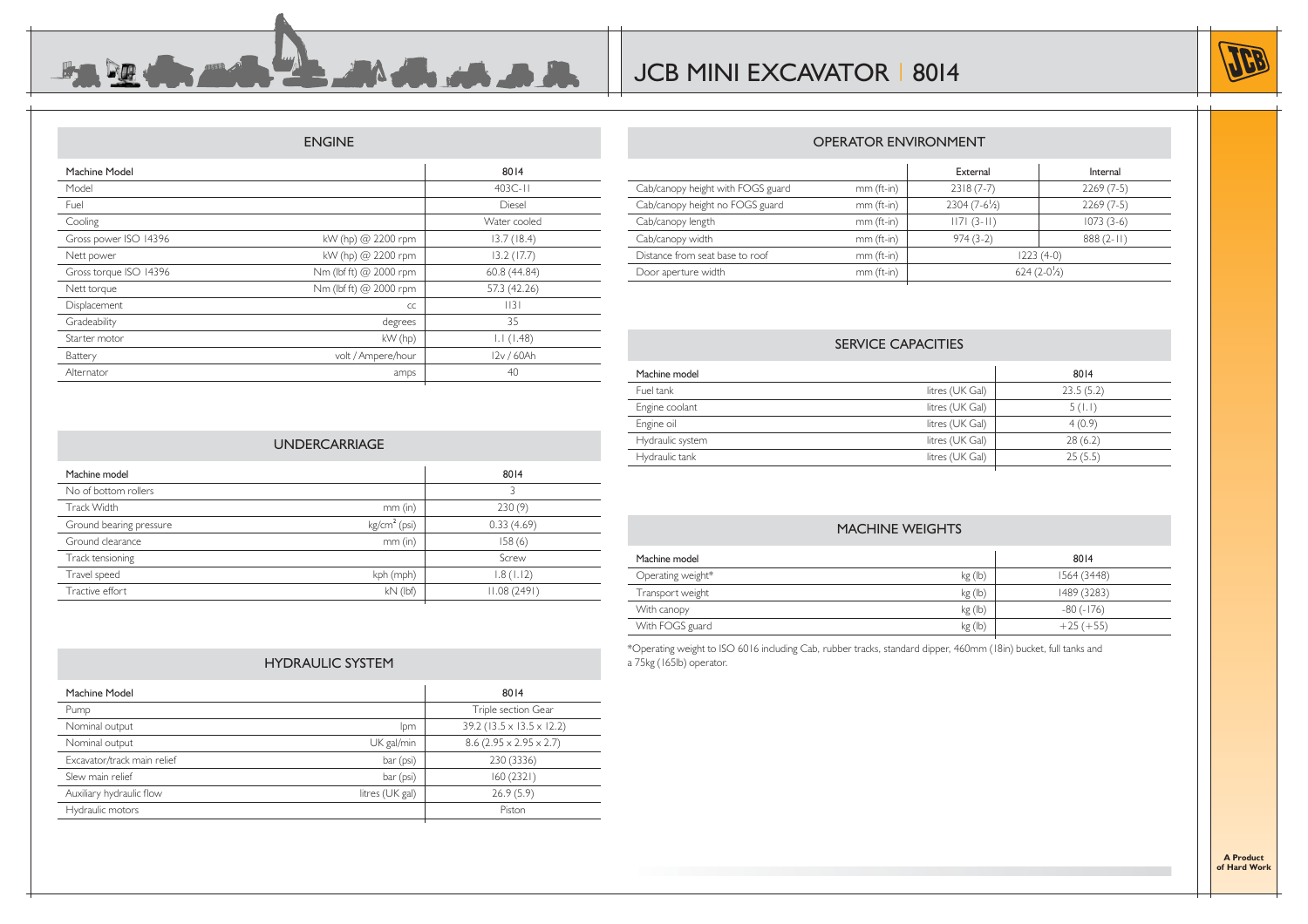

#### DOZER BLADE

 $\Lambda$ 

**B. A. A. B** 

| Machine model             |            | 8014                   |
|---------------------------|------------|------------------------|
| Max height (above ground) | mm (ft-in) | $178(0-7)$             |
| Dig depth (below ground)  | mm (ft-in) | $292(0-11\frac{1}{2})$ |
| Approach angle            | degrees    | 26.5                   |
| Width                     | mm (ft-in) | $1000(3-3)$            |
| Height                    | mm (ft-in) | $225(0-9)$             |
| Reach in front of tracks  | mm (ft-in) | $202(0-8)$             |
|                           |            |                        |

## STANDARD EQUIPMENT

ROPS & TOPS certified canopy, full audio/visual warning systems, slew travel lock, control isolator, external lockable toolbox, 12v power socket, lifting points, rubber tracks, ISO servo controls, vinyl static seat, boom worklight, boom ram protection, dozer blade, 1161mm (3ft-10in) dipper.

## OPTIONAL EQUIPMENT

ROPS & TOPS certified fully glazed cab (includes heater, interior light, cigar lighter, door holdback latch with internal/external release, gas strut assisted front screen), dual pattern controls (ISO/SAE change-over), double-acting auxiliary circuit, cab/canopy mounted worklights, engine fan guard kit, FOGS roof guard, yellow roof moulding, 9 digging buckets (160mm to 760mm (6in to 30in)), 2 ditching/grading buckets (900mm & 1000mm (35in and 39in)), hydraulic breakers, earthdrills, mechanical quickhitch, hydraulic kerb-lifter.

## WORKING RANGE





#### WORKING RANGE

6 4 2 0

-2 -4 -6

10

14

|                                        | 8014                                                                  |                         |
|----------------------------------------|-----------------------------------------------------------------------|-------------------------|
|                                        | mm (ft-in)                                                            | $ 161(3-10) $           |
| Max digging reach                      | mm (ft-in)                                                            | 3837 (12-7)             |
| Max digging reach on ground            | mm (ft-in)                                                            | 3764 (12-4)             |
| Max digging depth - dozer up           | mm (ft-in)                                                            | $2044(6-8\frac{1}{2})$  |
| Max digging depth - dozer down         | mm (ft-in)                                                            | $2357(7-9)$             |
| Max digging height                     | mm (ft-in)                                                            | 3393 (II-2)             |
| Max dump height                        | mm (ft-in)                                                            | $2501 (8-2\frac{1}{2})$ |
| Max height to dipper nose pivot pin    | mm (ft-in)                                                            | 2921 (9-7)              |
| Max vertical wallcut depth             | mm (ft-in)                                                            | $1659(5-5)$             |
|                                        | mm (ft-in)                                                            | $1641 (5-4\frac{1}{2})$ |
| Min. front swing radius (fully offset) | mm (ft-in)                                                            | $1457(4-9)$             |
| Boom swing left                        | degrees                                                               | 55                      |
| Boom swing right                       | degrees                                                               | 75                      |
| <b>Bucket rotation</b>                 | degrees                                                               | 198                     |
| Dipper rotation                        | degrees                                                               | 112                     |
| Bucket tearout                         | $kN$ (lbf)                                                            | 13.5(3035)              |
| Dipper tearout                         | $kN$ (lbf)                                                            | 8 (1798)                |
| Slew speed                             | rpm                                                                   | $ 0\rangle$             |
|                                        | Machine model<br>Dipper length<br>Min. front swing radius (no offset) |                         |

#### WORKING RANGE